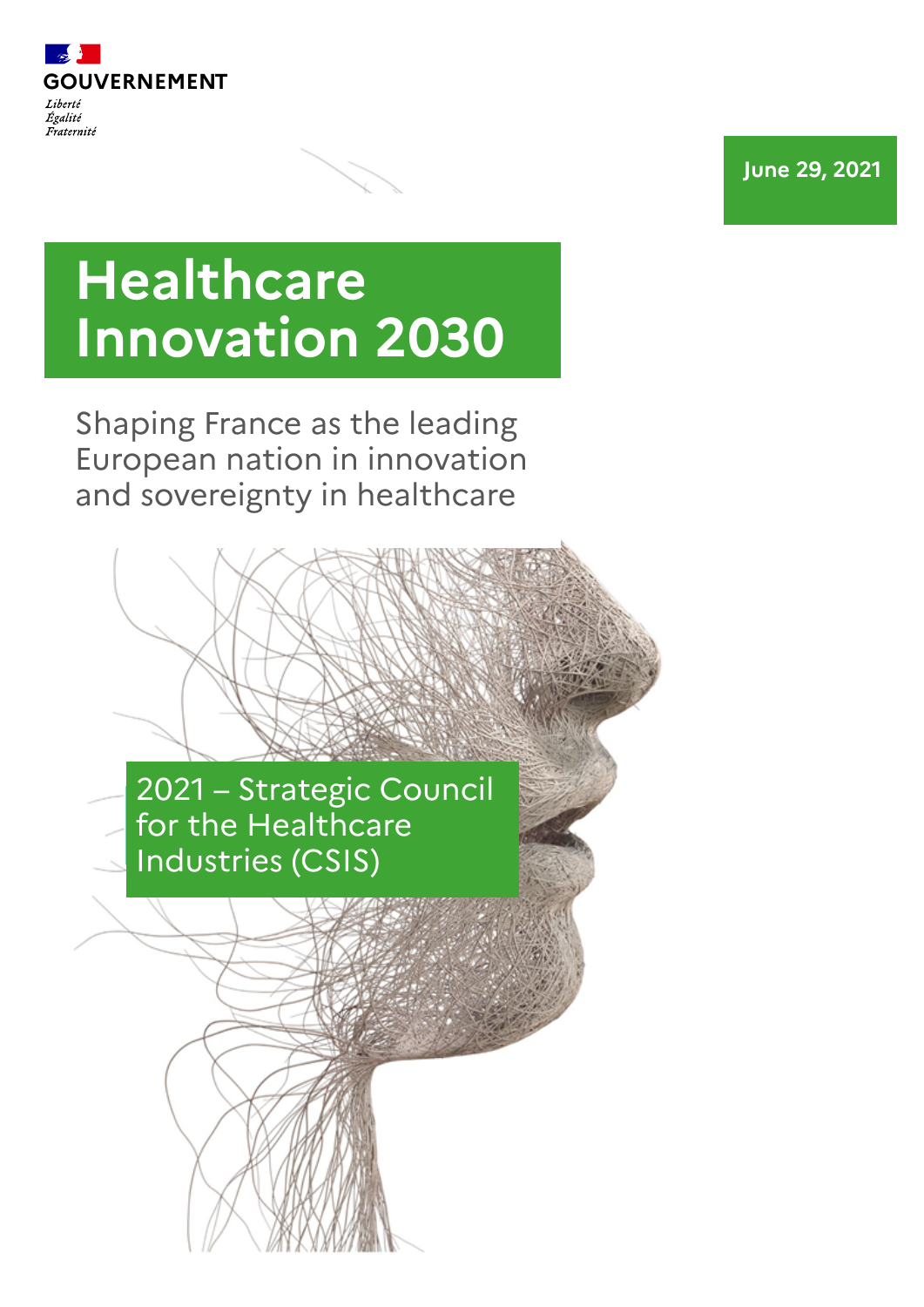## **Foreword by the President of France**

The pandemic that we have been living through has taught us lessons and has shown, with strength and resilience, the indispensable role of the healthcare community in the life of societies. Without nurses, assistant nurses and all those who organize healthcare in hospital and in the community, we would not have saved all these lives.

Without researchers, manufacturers, entrepreneurs, we could not have envisaged overcoming the crisis with the vaccine.

We are living through a real revolution in healthcare and life science. Genetic therapy, the ability to heal rare diseases, immuno-oncology, genomics, DNA sequencing, the use of RNA as a healthcare carrier and the application of artificial intelligence to healthcare are all major steps forward. I am convinced that the decades to come will be those of healthcare, biotech and life sciences.

It is up to us, in France and in Europe, to play our part. Between our universities, research organizations, laboratories, hospitals, doctors and healthcare workers, manufacturers and startups, we have considerable advantages that we must harness.

But on one condition, namely that we all get called along, as we are not there yet. This, in a nutshell, is what the Innovation Healthcare 2030 plan is all about, to get France to become the leading innovative nation in healthcare.

France is making a choice today. That of not being a country that sees healthcare innovations created and developed elsewhere but of being a country that takes its destiny in its own hands, assumes risk-taking to innovate, invent, produce and sell its solutions to the entire world for tomorrow's healthcare.

We have everything we need to succeed – skill and talent – and now have the means, too.

I am counting on you all to come together. As it is your determination and your action that will lead us once again to discovering the great history of medical innovation in France.

*Emmanuel Macron*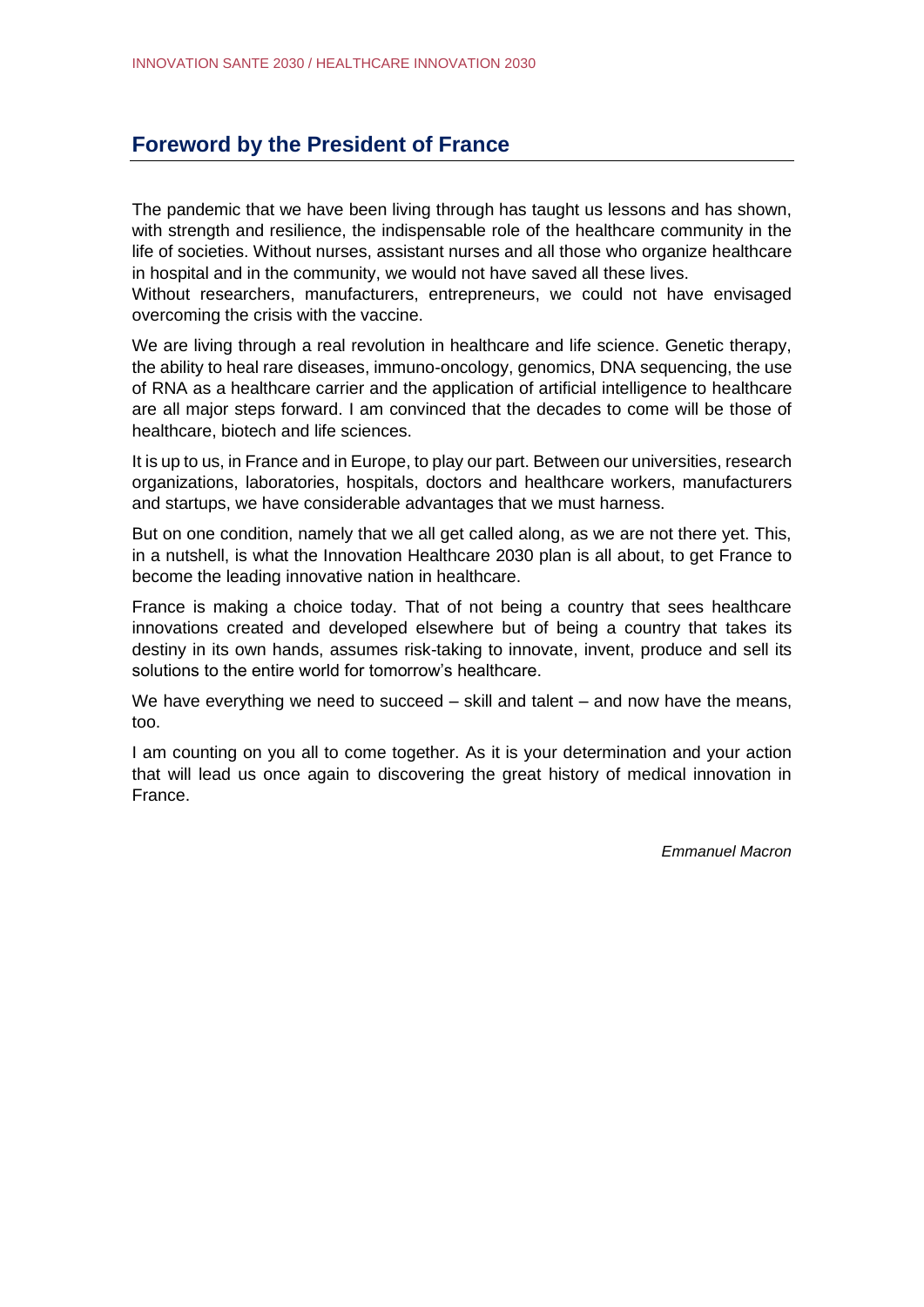# **France: a competitive and innovative healthtech hub**

## **5TH LARGEST MARKET IN THE WORLD FOR MEDICINES**

- **€60 billion generated in 2019** by pharmaceutical businesses operating in France.
- A unique social protection system, ensuring easy access to healthcare for **67 million people.** French universal health insurance covers 76.8% of health expenditure, **with out-of-pocket spending being the lowest among OECD countries.**

## **A STRONG ECOSYSTEM FOR INNOVATION**

- A total of 13 Nobel prizes in medicine (French Healthcare, 2019).
- **Four French centers in the Top 25 of the "most innovative research institutions in the world"** (Reuters, 2019).
- 3,100 healthtech businesses, employing 455,000 people, including **750 biotech businesses.**
- A leading European country for **clinical trials in oncology, rare diseases and Advanced Therapy Medicinal Products.**

## **A FLAGSHIP FISCAL SCHEME: THE FRENCH R&D TAX CREDIT**

- Possibility to deduct R&D expenditure of **30% up to €100 million in expenditures,** 5% above this threshold.
- €800 million of R&D tax credit per year for the healthcare industry.
- **France is ranked first among OECD countries for R&D funding.**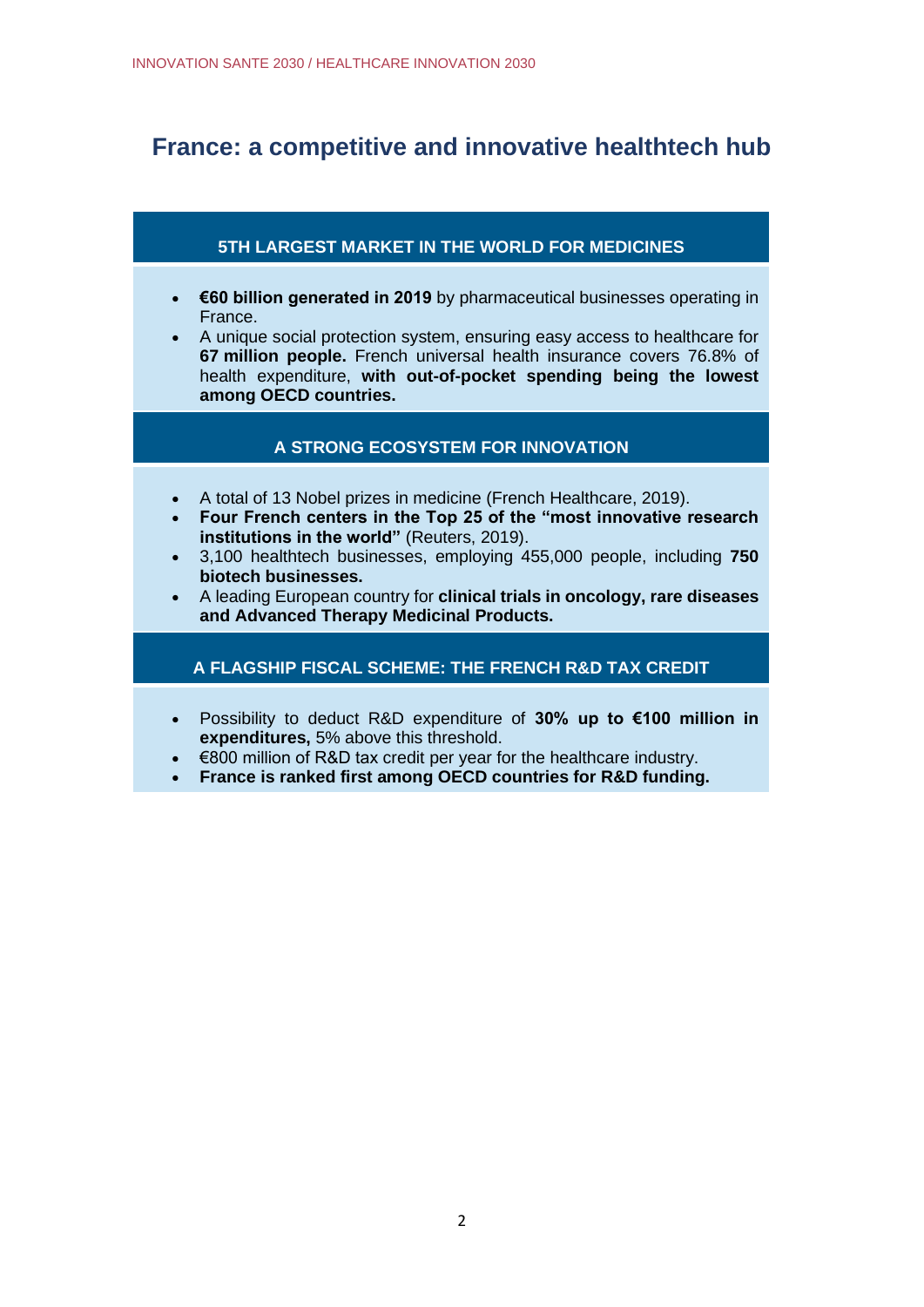## **More than €7 billion will be mobilized for the "Healthcare Innovation 2030" strategy**

| <b>Main measures</b><br>announced                                                                                                                        | <b>Funding</b>                                                                                                                                              |
|----------------------------------------------------------------------------------------------------------------------------------------------------------|-------------------------------------------------------------------------------------------------------------------------------------------------------------|
| <b>Transversal support for</b><br>research: cluster policy,<br>attractiveness of high-level<br>researchers, support for<br><b>infrastructures</b>        | €1 billion                                                                                                                                                  |
| <b>Transversal support for</b><br>technology maturation and<br>clinical trials                                                                           | €500 million                                                                                                                                                |
| Acceleration strategies for<br>biotherapies, digital health<br>and emerging infectious<br>diseases                                                       | €2 billion                                                                                                                                                  |
| <b>Support for industrial</b><br>investment through calls for<br>projects and a European<br><b>IPCEI</b> project                                         | €1.5 billion                                                                                                                                                |
| Support for the emergence,<br>growth, and industrialization<br>of start-ups by Bpifrance                                                                 | €2 billion                                                                                                                                                  |
| <b>Measures for market access</b><br>and consistency of price<br>regulation for medicines and<br>medical devices to support<br>innovation and production | Ambition of 2.4% for drugs<br>and healthcare products'<br>expenditures in the<br><b>National Objective for</b><br><b>Healthcare Expenditures</b><br>(ONDAM) |
| Main measures announced                                                                                                                                  | 7 billion in budgetary<br>appropriations and a target<br>trajectory for the ONDAM<br>health products to be<br>anticipated                                   |

The Healthcare Innovation 2030 strategy has been prepared over a period of five months by five qualified personalities, based on discussions with more than 500 experts and stakeholders (professional unions, companies of all sizes, public administrations and agencies, research institutions, patient associations, hospitals, investors, health experts and MPs).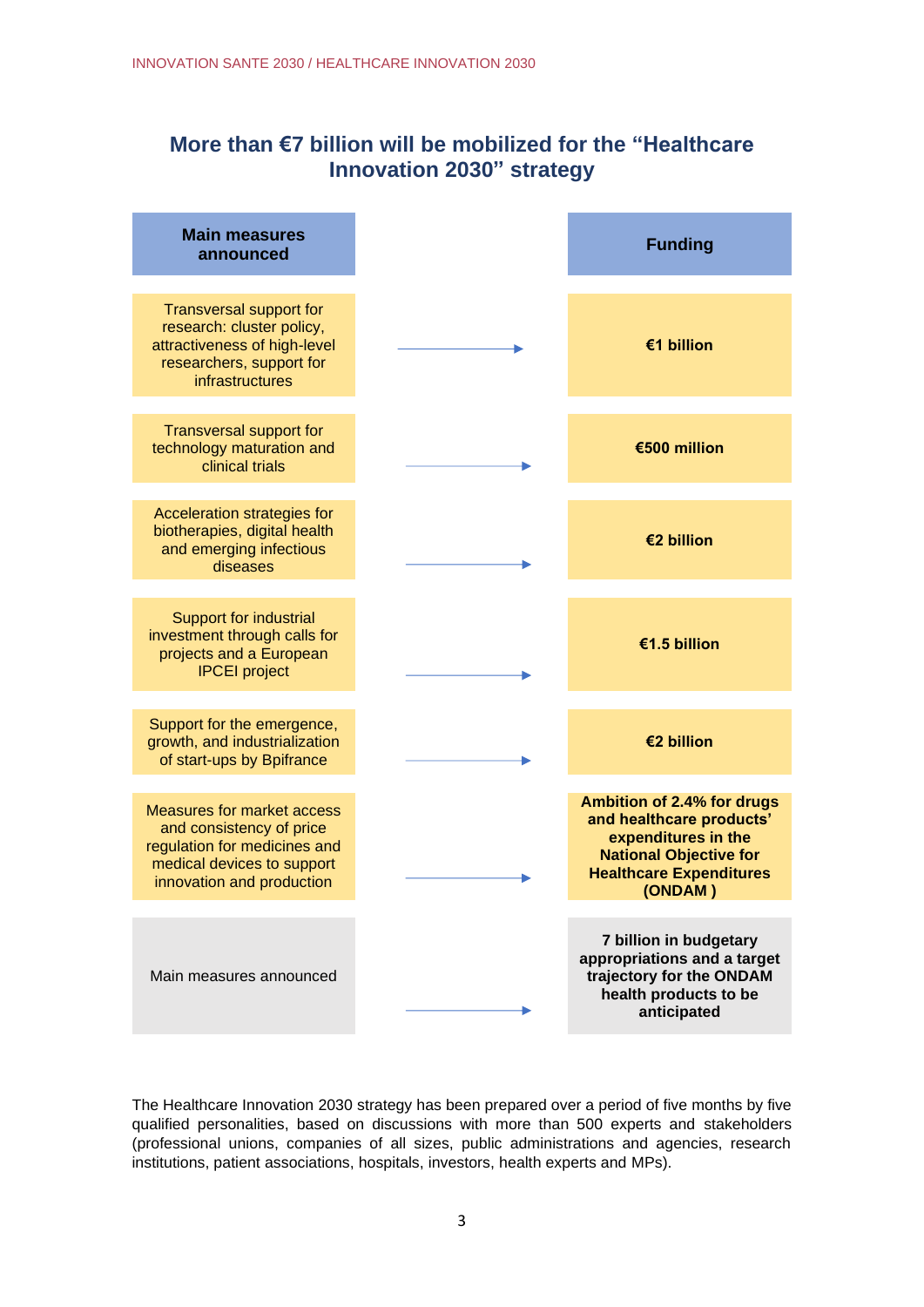# **1. €1 billion to strengthen our capacity for world-leading biomedical research**

#### **Context and strategy**

The excellence of biomedical research in France is crucial to fuel a **continuous stream of cutting-edge innovations** benefiting patients. France is already one of the leading countries in the world for healthcare innovation, but the convergence between research, healthcare and industry, from bench to bedside, could still be improved further. Upgrading research infrastructure is also paramount in attracting the best scientists and entrepreneurs.

The selected measures below will **strengthen collaborations between scientists, clinicians and entrepreneurs,** especially within world-class centers of excellence. **This ambition is backed by an investment of €1 billion,** on top of the financial resources already devoted to biomedical research.

- **i. Boost and consolidate the health research site/cluster policy by supporting the creation of six centers of excellence (University-Hospital Institutes, €300 million) and three world-class bioclusters (€300 million).**
- **ii. Support integrated health research projects, especially those involving university hospitals, research laboratories and private partners (two "University-Hospital Research" calls for project – €160 million).**
- **iii. Strengthen the deployment of health research infrastructures, clinical cohorts and biobanks. Ensure France's sovereignty in preclinical research (€300 milion).**
- **iv. Attract or keep in France young researchers at the highest international level (€80 million). 15 to 20 talents will benefit from a budget of €3 to 5 million each to set up or grow their laboratories in France, within the framework of the junior professorships established by the LPR (Research Programming Law)**
- **v. Set up new training courses to accompany the changes in the research and healthcare industries (€20 million).**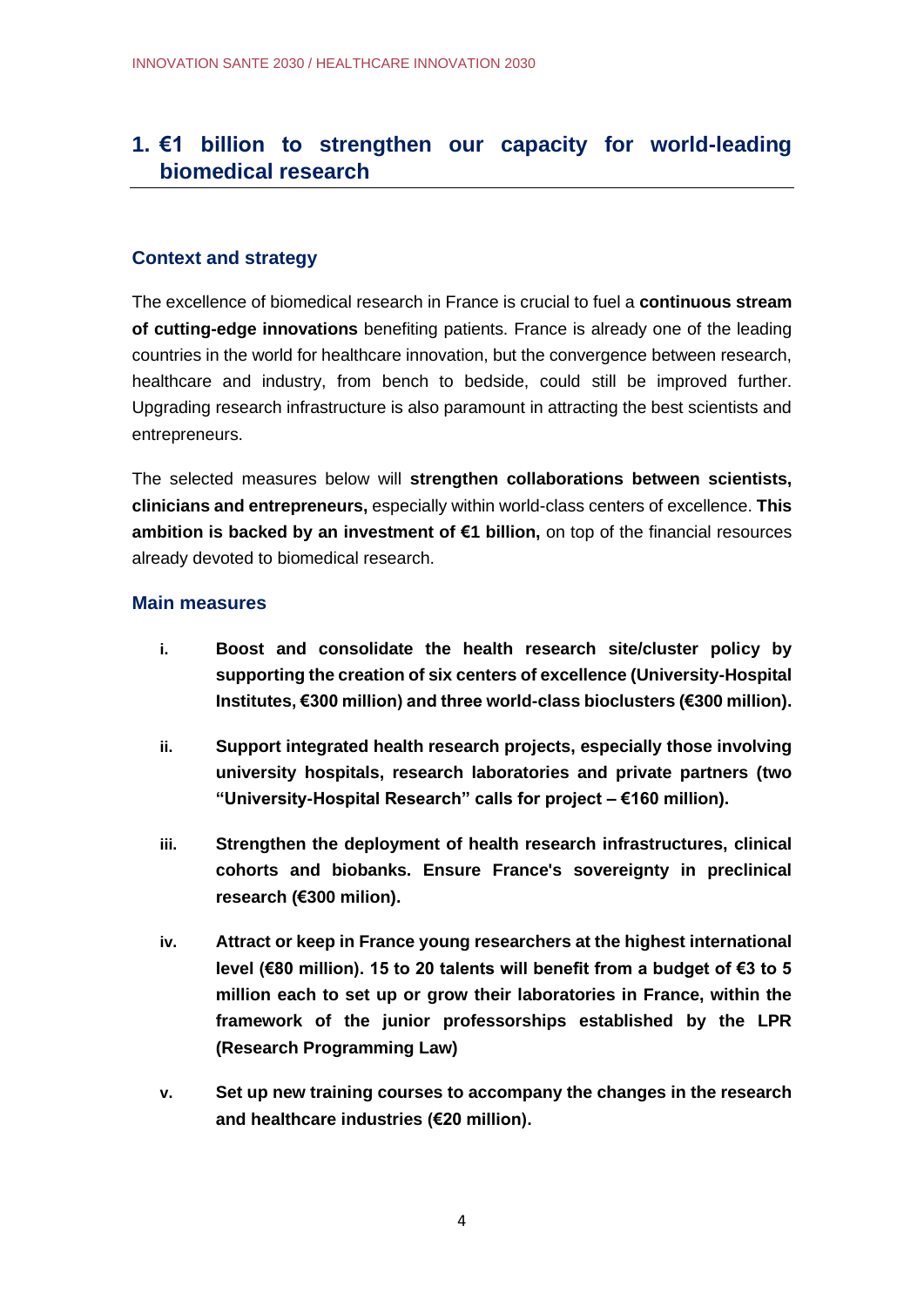# **2. Invest in three priority fields**

## **Context and strategy**

To increase the competitiveness of French businesses and foster a sustainable, inclusive and resilient development of the French healthcare ecosystem, the government is implementing in close partnership with research and industrial stakeholders an **ambitious approach to champion the growth of three strategic technological fields:**

• **Biotherapies and biomanufacturing.** France's objective is to produce at least five new biomedicines within the next five years, double the number of jobs in the sector (from 10,000 to 20,000) and enable the emergence of at least one new unicorn and five new biotech SMEs. The cross-cutting measures (market access, innovation funding, training, etc.) implemented by the Strategic Council for the Healthcare Industries (CSIS) will contribute to this transformation and make France one of the most attractive countries in the world for biotherapies.

## **Funding: €800 million (public) and €2 billion (private)**

- **Digital health.** The cross-cutting measures implemented by the CSIS will enable the implementation of real-life experiments and industrial scale-up of novel solutions, making France one of the leading countries for digital health.
- **Funding: €650 million (public) and €1.5 billion (private)**
- **Emerging infectious diseases and chemical, biological**, **radiological and nuclear (CBRN) threats.** This acceleration strategy aims to strengthen our preparedness against future crisis and our response capabilities at national level and in coordination with European partners (Health Emergency Response Authority – HERA).
- **Funding: €750 million (public)**

**In total, €2 billion in public funding within five years will be devoted to these three strategic technological priorities, with the objective of covering the whole value chain, from R&D to industrialization.**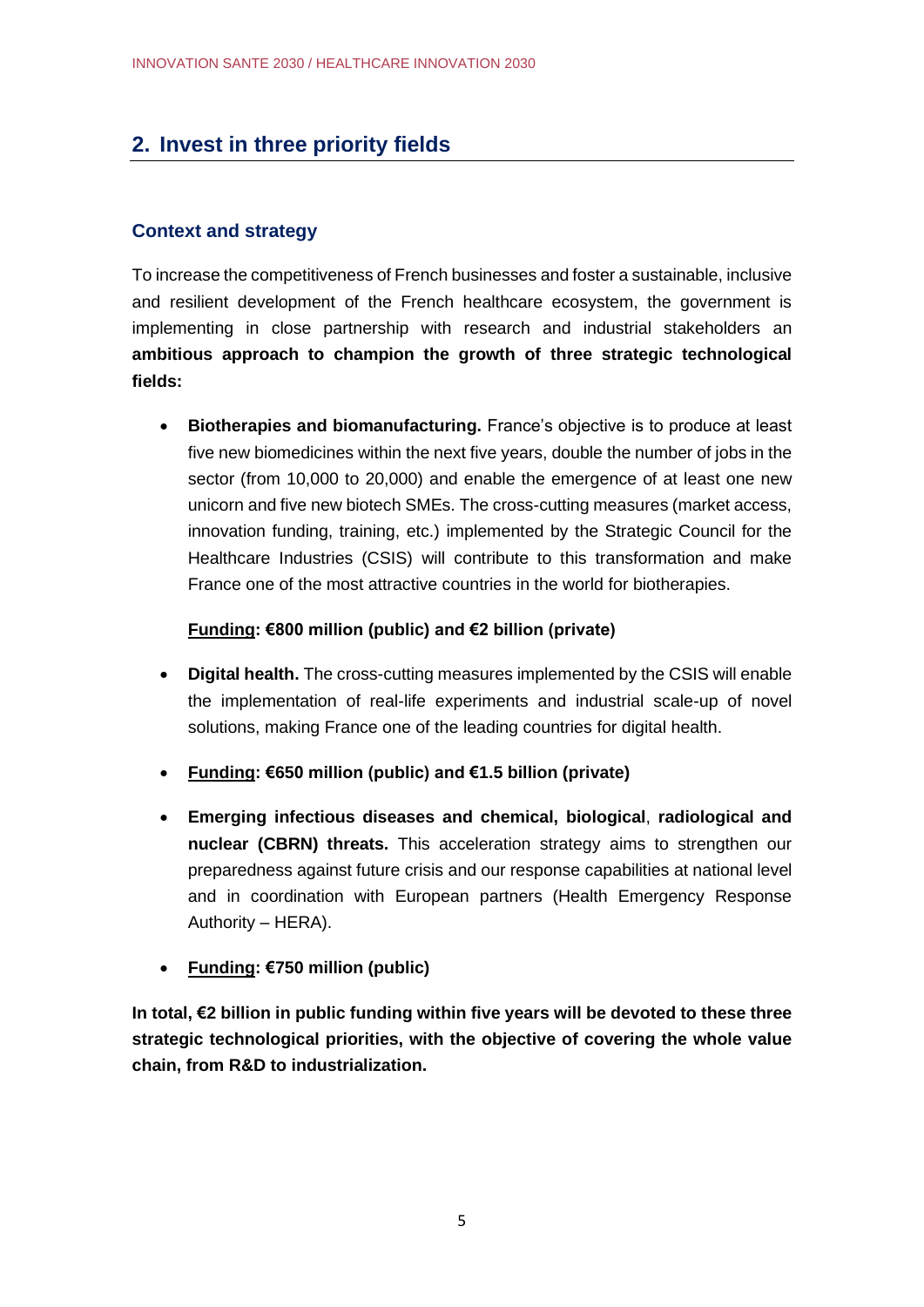# **3. Make France the leading European country for clinical research**

#### **Context and strategy**

**Clinical research is key to accelerate patients' access to innovations and to improve healthcare.** European regulations designed to streamline the approval of medical devices are now in force since May 2021, and its counterparts for medicinal products are expected in January 2022.

On top of this European framework, France channels an ambitious vision for clinical research. The selected proposals listed below aim **at increasing the number of clinical trials and enrolled patients,** both in hospitals but also in primary care, by fast-tracking authorizations, mobilizing additional financial resources and improving call for projects.

- **i. Lighten the workload of the "Committees for the Protection of Individuals" (***Comités de protection des personnes* **– CPPs) to optimize the time required to issue their opinions, by specializing some CPPs on EU drug dossiers and by outsourcing some of the dossiers with lower stakes (Category three of Research Involving the Human Person).**
- **ii. Simplify and clarify the role of the French National Agency of Medicine and Health Products Safety (ANSM) and of the CPPs; create a one-stop shop at the ANSM for scientific issues.**
- **iii. Develop our methodological and operational expertise for new types of clinical trials.**
- **iv. Mobilization of healthcare institutions to accelerate the inclusion of the first patients.**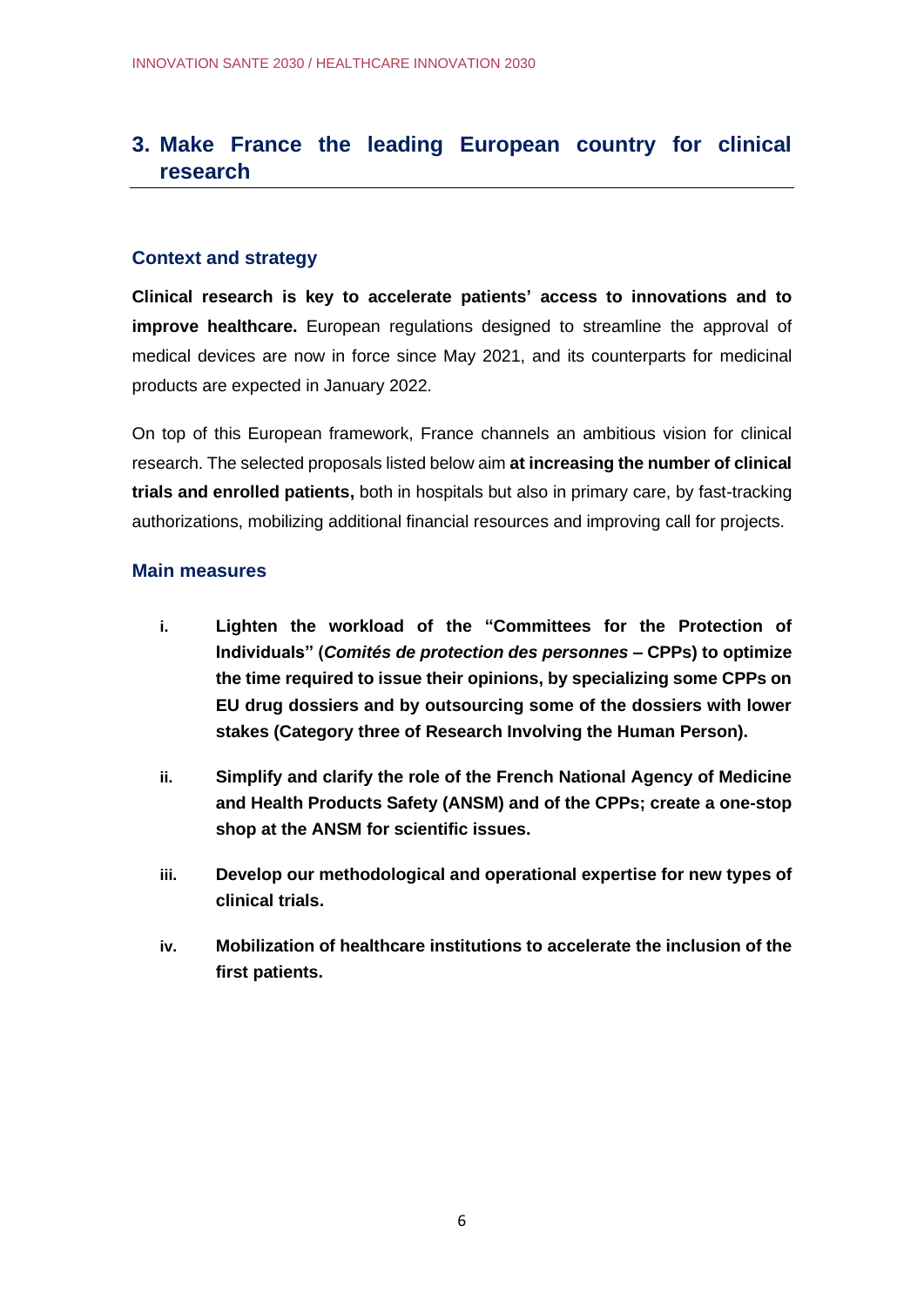# **4. Ensure equitable healthcare access for patients, accelerate and simplify market access for innovations**

#### **Context and strategy**

Developing and launching cutting-edge medical innovations require considerable resources. The right pathway needs to be found to evaluate thoroughly the safety of these innovations, assess their potential benefits for patients, and to ensure that the maximum number of patients have quick access to promising innovations, while rewarding innovators and ensuring budgetary sustainability.

**France is making a very bold move by radically accepting change into its market access system, following the German example.**

- **i. Immediate market access after the validation by the French National Health Authority (HAS<sup>1</sup> ) for all products assessed with an "Improvement in Actual Medical Benefit" (IAMB / ASMR<sup>2</sup> ) ranked I to IV, with a 2-years test period for the new procedure.**
- **ii. As of January 1, 2022, extension of the criteria for reimbursement of medicinal products and medical devices, in addition to hospital rates, when an improvement in medical service is recognized by the HAS and the IAMB is significant.**
- **iii. Reform of the reference system for innovative procedures outside the nomenclature (RIHN): possible filing by manufacturers, increase in the resources of the HAS, creation of a shared objective contract, supervised and predictable discharge procedure, reduction of delays.**
- **iv. Entry into common law of remote monitoring.**
- **v. Achieving a market access time for medicines and medical devices inferior to the European targets.**

<sup>1</sup> HAS: Haute Autorité de Santé

<sup>2</sup> ASMR: Amélioration du Service Médical Rendu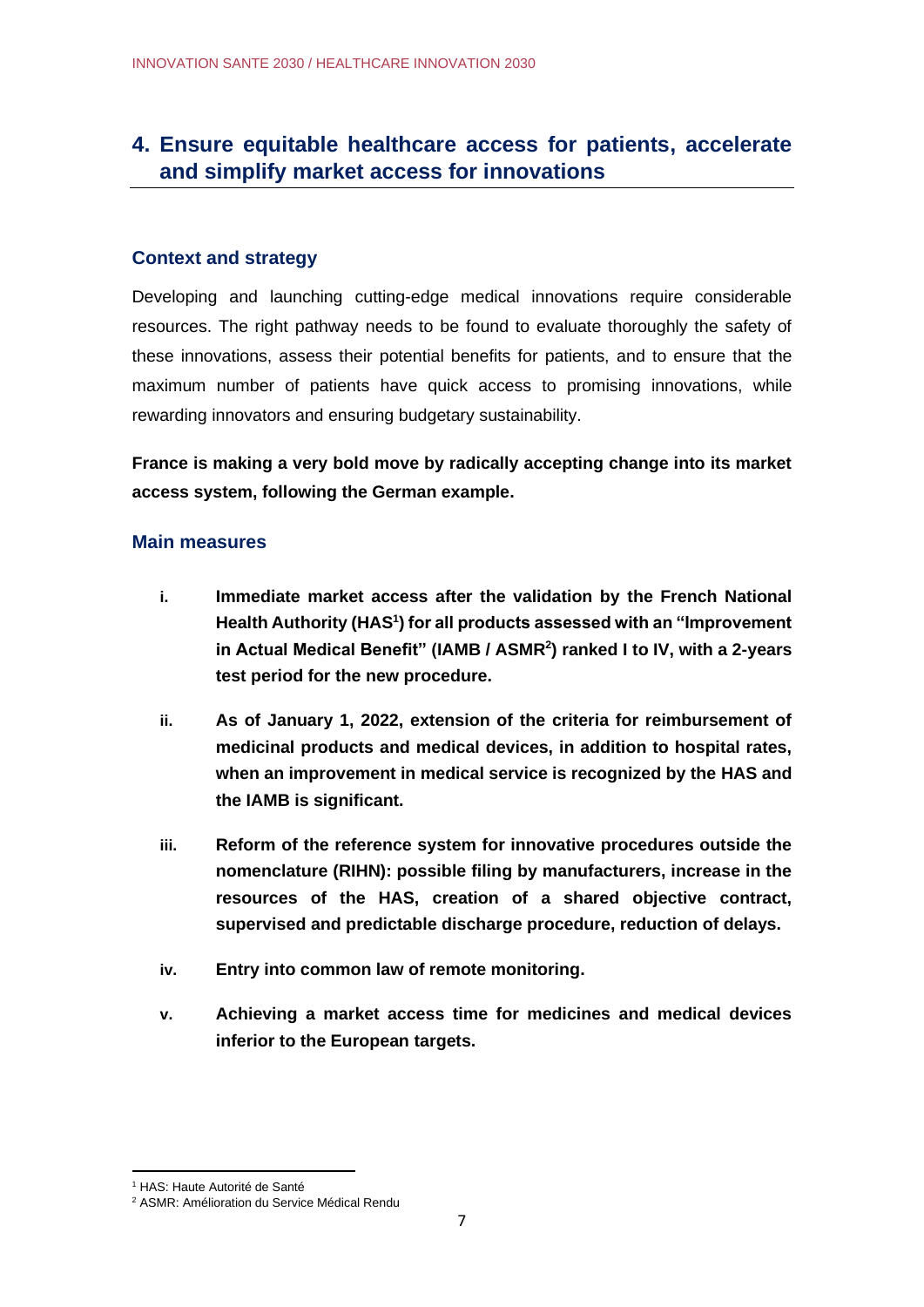# **5. Provide an economic environment that is both predictable and consistent with our industrial and healthcare independence**

## **Context and strategy**

**The purchasing strategy of healthcare providers plays a key role in ensuring a secured supply of critical medical goods** and can also have a leverage effect for the development of startups and SMEs.

**Investments in France, both in terms of R&D and production, should also be better supported,** especially financially through clawback payments ("*crédits CSIS*"), and should be extended to medical devices businesses.

Lastly, improving budgetary objectives and regulation for medical products within the French public health insurance system is paramount to secure **a predictable environment for the industry.**

- **i. Implement selected incentives to streamline access to public procurement for innovative SMEs, while safeguarding the attractiveness of hospitals markets for large businesses. Encourage a procurement strategy targeting innovative solutions.**
- **ii. Encourage buyers to deploy a batch procurement approach, especially when innovative SMEs are competitive.**
- **iii. Enhance predictability for the industry with an ambition of 2.4% for drugs and healthcare products' expenditures in the National Objective for Healthcare Expenditures (ONDAM<sup>3</sup> ).**
- **iv. Reinforce the importance of investment in France (R&D and production) when fixing medicinal product prices through financial incentives (clawback payments / "***crédits CSIS***") and extend this approach to medical devices businesses.**

<sup>3</sup> ONDAM: *Objectif National des Dépenses d'Assurance Maladie*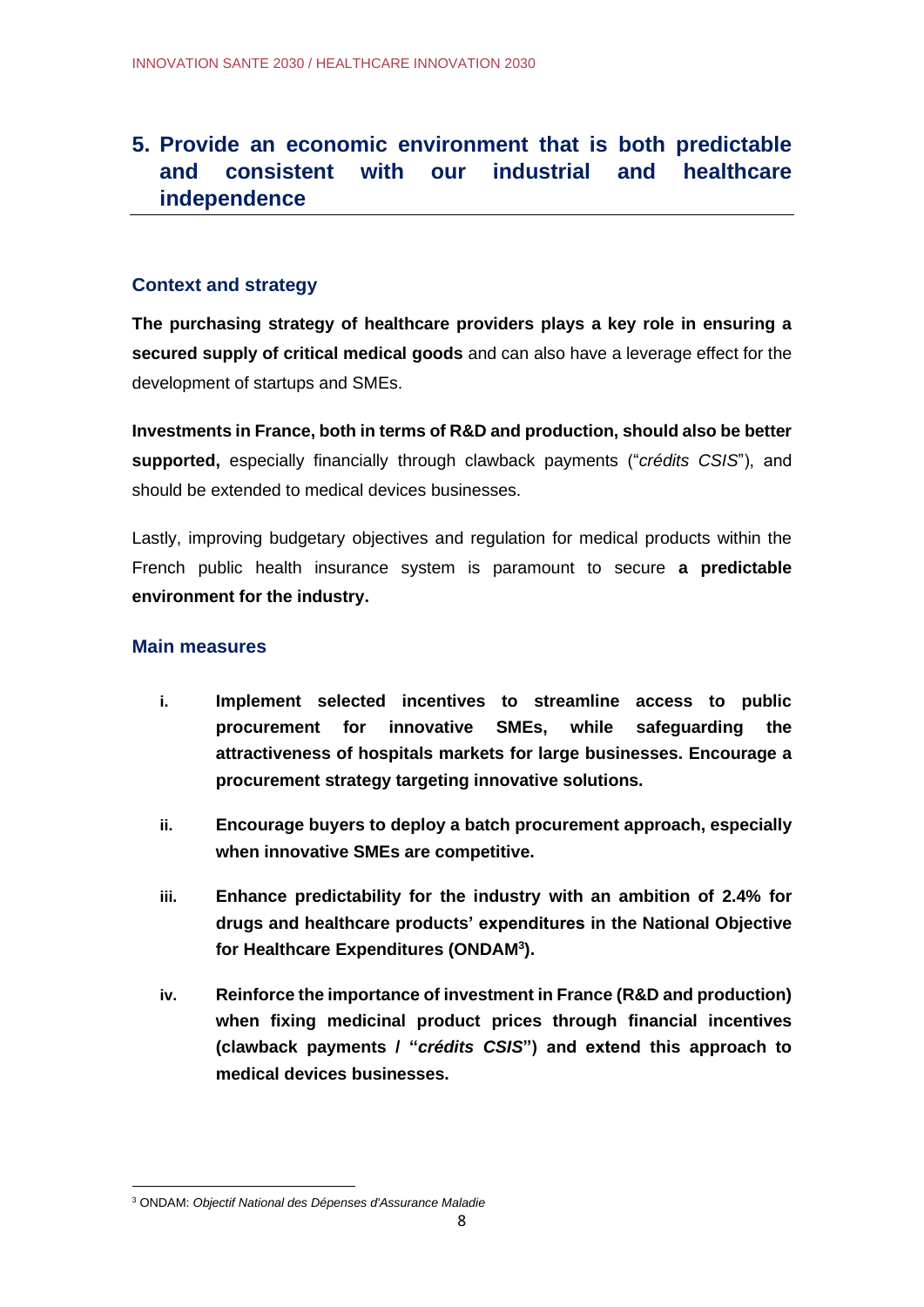# **6. Support the manufacturing of healthcare products in France and foster the growth of the industry**

#### **Context and strategy**

**European and national manufacturing capabilities for critical medical goods and supply chain resilience are key challenges for our sovereignty.**

In 2020 and 2021, the Recovery Plan against the COVID pandemic ("Resilience" and "Capacity Building" calls for projects) enables the implantation and resettlement of healthcare industrial capabilities in France, **with 123 supported projects and an investment of €1 billion.**

This ambition will be reinforced with **the implementation of European industrial projects, aiming at strengthening our strategic independence,** fostering therapeutic innovations and enhancing our resilience against future healthcare crisis. To encourage innovation and stimulate economic growth, we will also **facilitate risk undertaking and highly capital-intensive projects through an increased access to funds.**

- **i. Continue to support healthcare industrial investment, in France and Europe, through a dedicated healthcare IPCEI (important project of common European interest) to finance European projects in R&D and manufacturing scale-up. Sustain this ambition at national level through a prolongation of the "Resilience" program (€1.5 billion).**
- **ii. Reinforce Bpifrance's financial leverage to foster the growth of healthcare businesses (an additional €2 billion for five years).**
- **iii. Improve France's attractiveness for international investors and talents specialized in healthcare with the appointment of a dedicated "ambassador" and a renewed promotion strategy.**